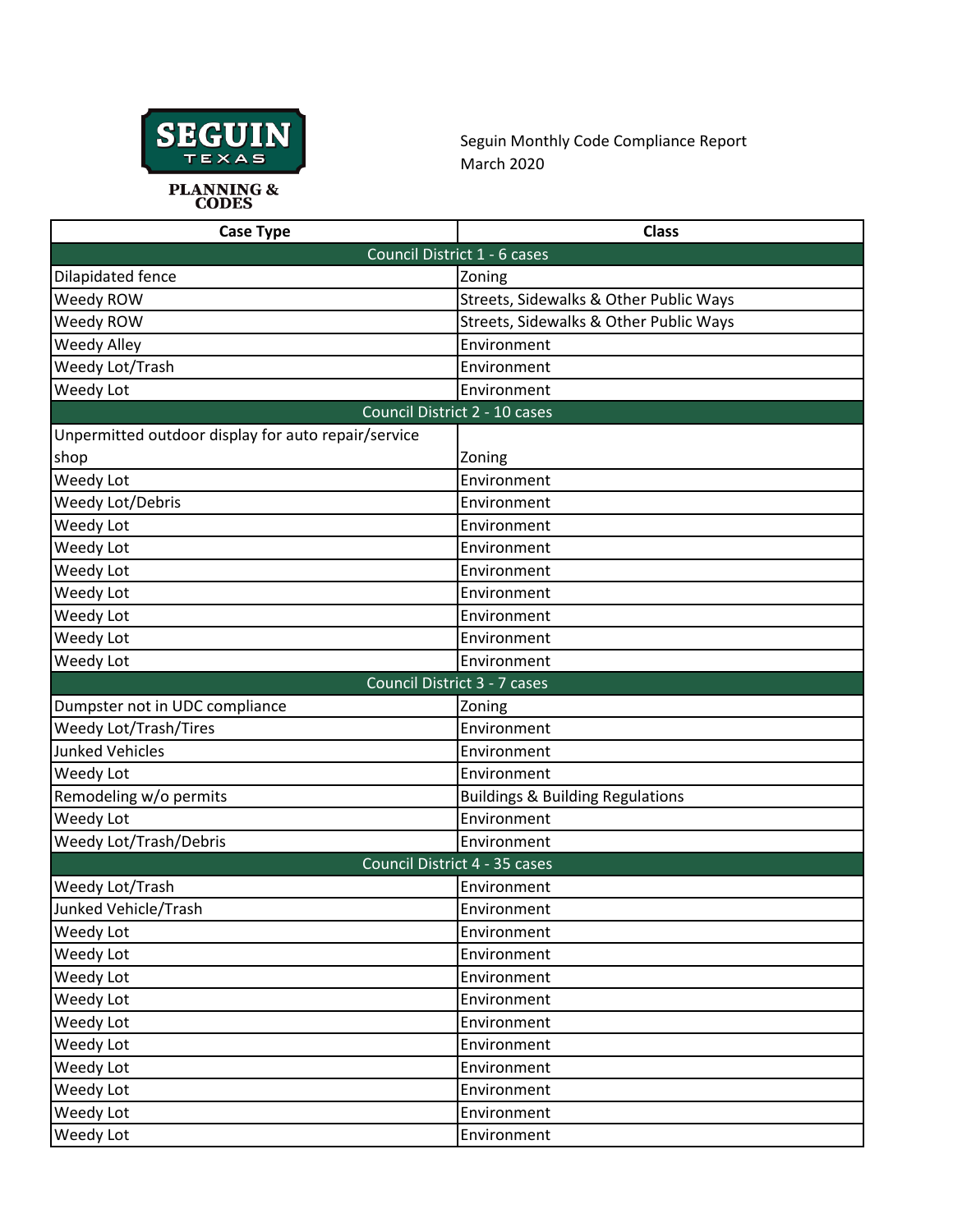| <b>Junked Vehicles</b>                           | Environment                                        |  |
|--------------------------------------------------|----------------------------------------------------|--|
| Weedy Lot                                        | Environment                                        |  |
| Weedy Lot                                        | Environment                                        |  |
| Weedy Lot                                        | Environment                                        |  |
| Weedy Lot                                        | Environment                                        |  |
| Weedy Lot/Junked Vehicle                         | Environment                                        |  |
| Trash/Tires                                      | Environment                                        |  |
| <b>Junked Vehicle</b>                            | Environment                                        |  |
| Weedy Lot                                        | Environment                                        |  |
| Weedy Lot                                        | Environment                                        |  |
| Weedy Lot                                        | Environment                                        |  |
| Trash                                            | Environment                                        |  |
| <b>Construction Debris/Trash</b>                 | Solid Waste                                        |  |
| Weedy Lot                                        | Environment                                        |  |
| Weedy Lot                                        | Environment                                        |  |
| Weedy Lot                                        | Environment                                        |  |
| <b>Junked Vehicle</b>                            | Environment                                        |  |
| <b>Junked Vehicle</b>                            | Environment                                        |  |
| Weedy Lot/Trash                                  | Environment                                        |  |
| Weedy Lot                                        | Environment                                        |  |
| Weedy Lot                                        | Environment                                        |  |
| <b>Construction Debris</b>                       | Solid Waste                                        |  |
| Weedy Lot                                        | Environment                                        |  |
| Council District 5 - 11 cases                    |                                                    |  |
|                                                  |                                                    |  |
| Weedy Lot                                        | Environment                                        |  |
| Weedy Lot                                        | Environment                                        |  |
| <b>Bulky Trash</b>                               | Solid Waste                                        |  |
| <b>Bulky Trash/Debris</b>                        | Environment                                        |  |
| Weedy Lot                                        | Environment                                        |  |
| Weedy Lot                                        | Environment                                        |  |
| Weedy Lot                                        | Environment                                        |  |
| Junked Vehicles/Weedy ROW/Trash                  | Environment                                        |  |
| Weedy Lot/Trash                                  | Environment                                        |  |
| Weedy Lot                                        | Environment                                        |  |
| Weedy Lot                                        | Environment                                        |  |
|                                                  | Council District 6 - 13 cases                      |  |
| Trash/Junked Vehicles                            | Environment                                        |  |
| <b>Dilapidated structures</b>                    | <b>Buildings &amp; Building Regulations</b>        |  |
| Dilapidated structure/Storage of Junked Vehicles | <b>Buildings &amp; Building Regulations/Zoning</b> |  |
| Junked Vehicle in Floodway                       | Environment                                        |  |
| Weedy Lot/Trash/Brush                            | Environment                                        |  |
| Fire damaged structure                           | <b>Buildings &amp; Building Regulations</b>        |  |
| Living in a shed/Storage on vacant lot           | Zoning                                             |  |
| Debris (fallen tree)                             | Environment                                        |  |
| <b>Junked Vehicles</b>                           | Environment                                        |  |
| Trash<br>Dilapidated fence                       | Zoning<br>Zoning                                   |  |